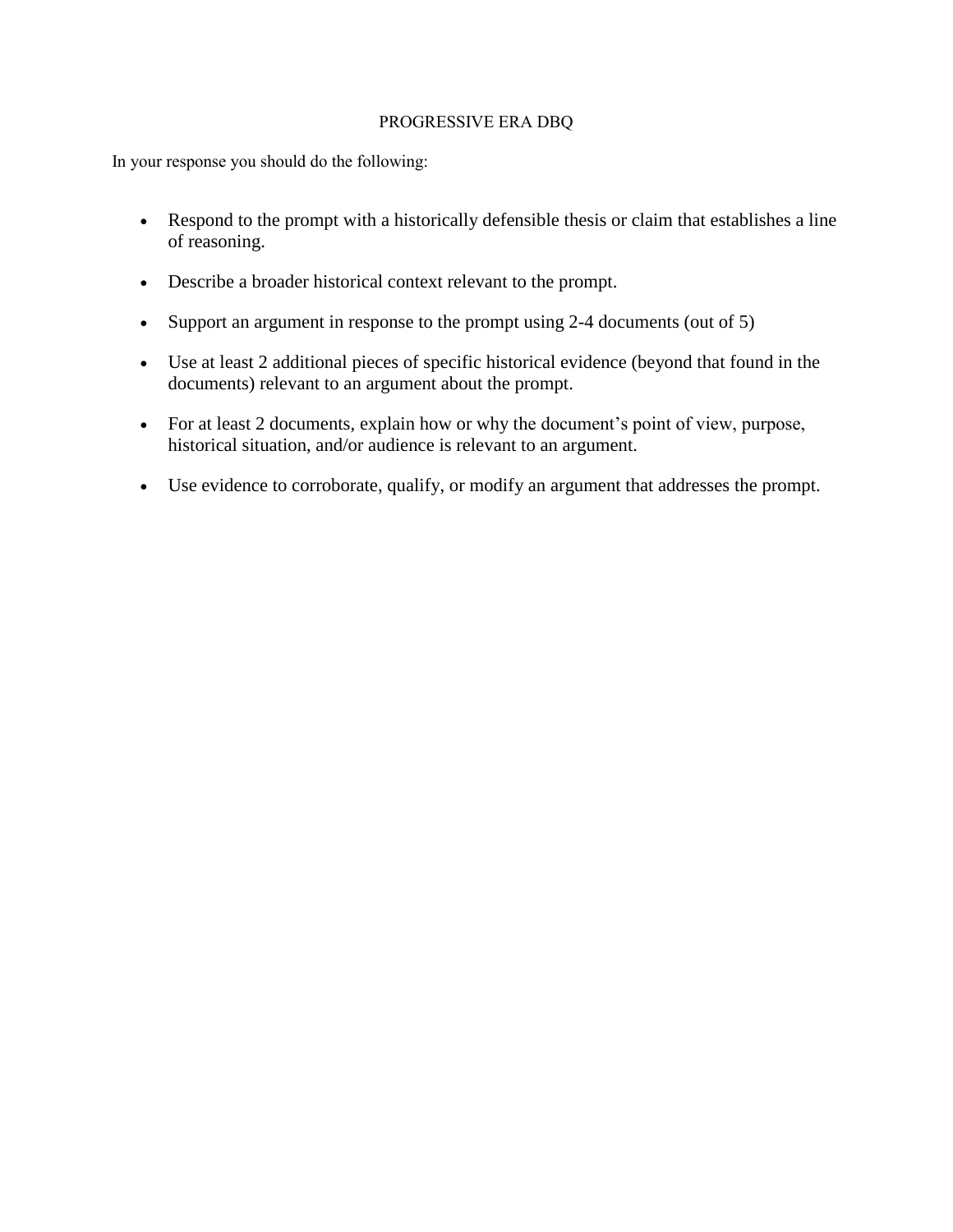PROMPT: Evaluate the degree to which the Progressive movement caused changes in the political system in America from 1890-1920

# **DOCUMENT 1**

Source: President Theodore Roosevelt, speech at Providence, Rhode Island, 1902.

The great corporations which we have grown to speak of rather loosely as trusts are the creatures of the State, and the State not only has the right to control them, but it is in duty bound to control them wherever the need of such control is shown. There is clearly need of supervision—need to possess the power of regulation of these great corporations through the representatives of the public—wherever, as in our own country at the present time, business corporations become so very powerful alike for beneficent work and for work that is not always beneficent. It is idle to say that there is no need for such supervision. There is, and a sufficient warrant for it is to be found in any one of the admitted evils appertaining to them.

# **DOCUMENT 2**

Political Cartoon 1906



A NAUSEATING JOB, BUT IT MUST BE DONE (President Roosevelt takes hold of the investigating muck-rake himself in the packing-house scandal.) From the Saturday Globe (Utica)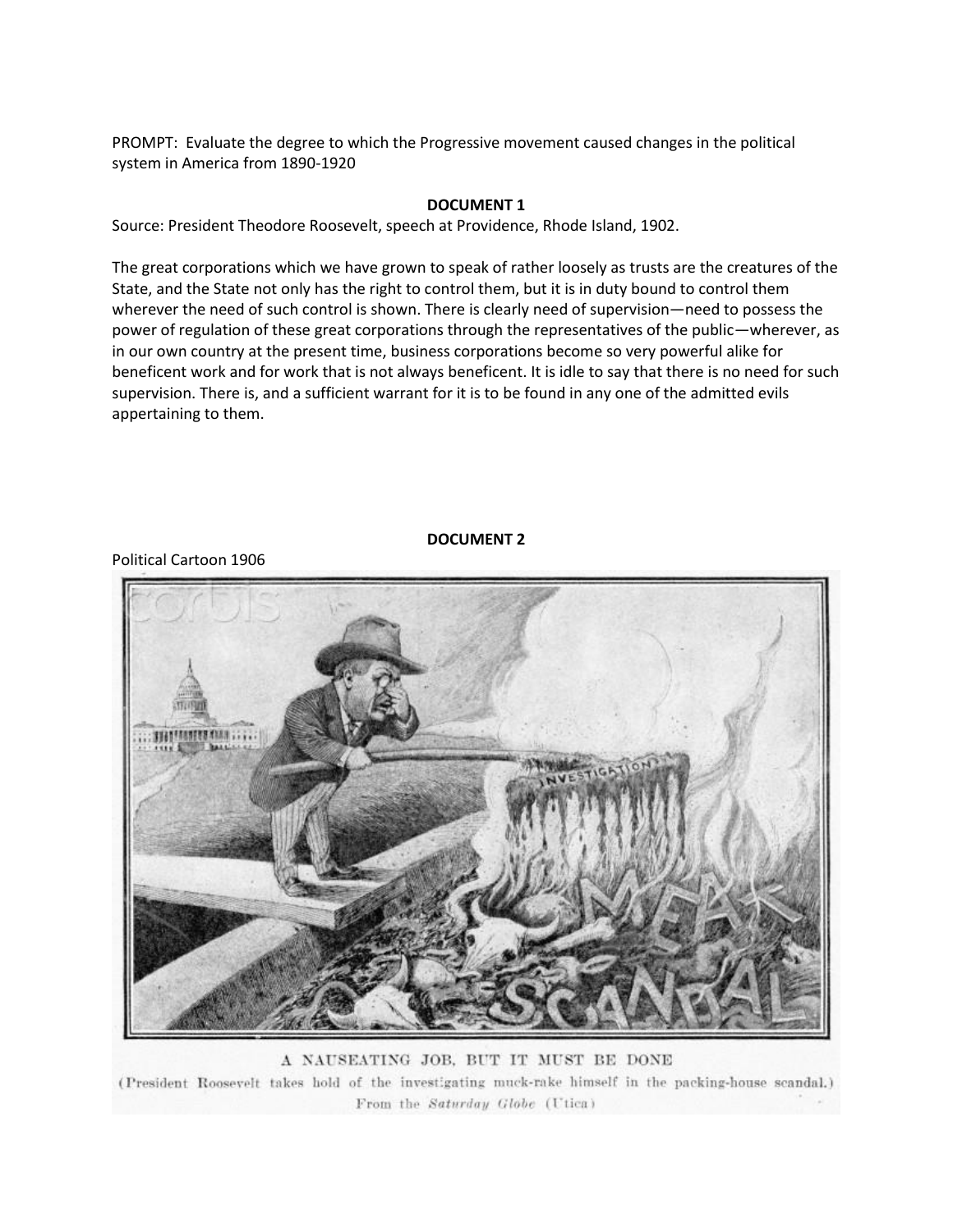#### DOCUMENT 3

Source: Governor Hiram Johnson, inaugural address to the Senate and Assembly of the state of California, 1911.

When, with your assistance, California's government shall be composed only of those who recognize one sovereign and master, the people, then is presented to us the question of, How best can we arm the people to protect themselves hereafter?... This means for accomplishing other reforms has been designated the "Initiative and the referendum," and the precautionary measure by which a recalcitrant official can be removed is designated the "Recall." And while I do not by any means believe the initiative, the referendum, and the recall are the panacea for all our political ills, yet they do give to the electorate the power of action when desired, and they do place in the hands of the people the means by which they may protect themselves. . . . The opponents of direct legislation and the recall, however they may phrase their opposition, in reality believe the people cannot be trusted. On the other hand, those of us who espouse these measures do so because of our deep-rooted belief in popular government, and not only in the right of the people to govern, but in their ability to govern.

## DOCUMENT 4

Source: National Association for the Advancement of Colored People (NAACP), letter to President Woodrow Wilson, 1913.

#### Dear Mr. President:

The National Association for the Advancement of Colored People, through its Board of Directors, respectfully protests against the policy of your Administration in segregating the colored employees in the Departments at Washington. It realizes that this new and radical departure has been recommended, and is now being defended, on the ground that by giving certain bureaus or sections wholly to colored employees they are thereby rendered safer in possession of their offices and are less likely to be ousted or discriminated against. We believe this reasoning to be fallacious. It is based on a failure to appreciate the deeper significance of the new policy; to understand how far reaching the effects of such a drawing of caste lines by the Federal Government may be, and how humiliating it is to the men thus stigmatized.